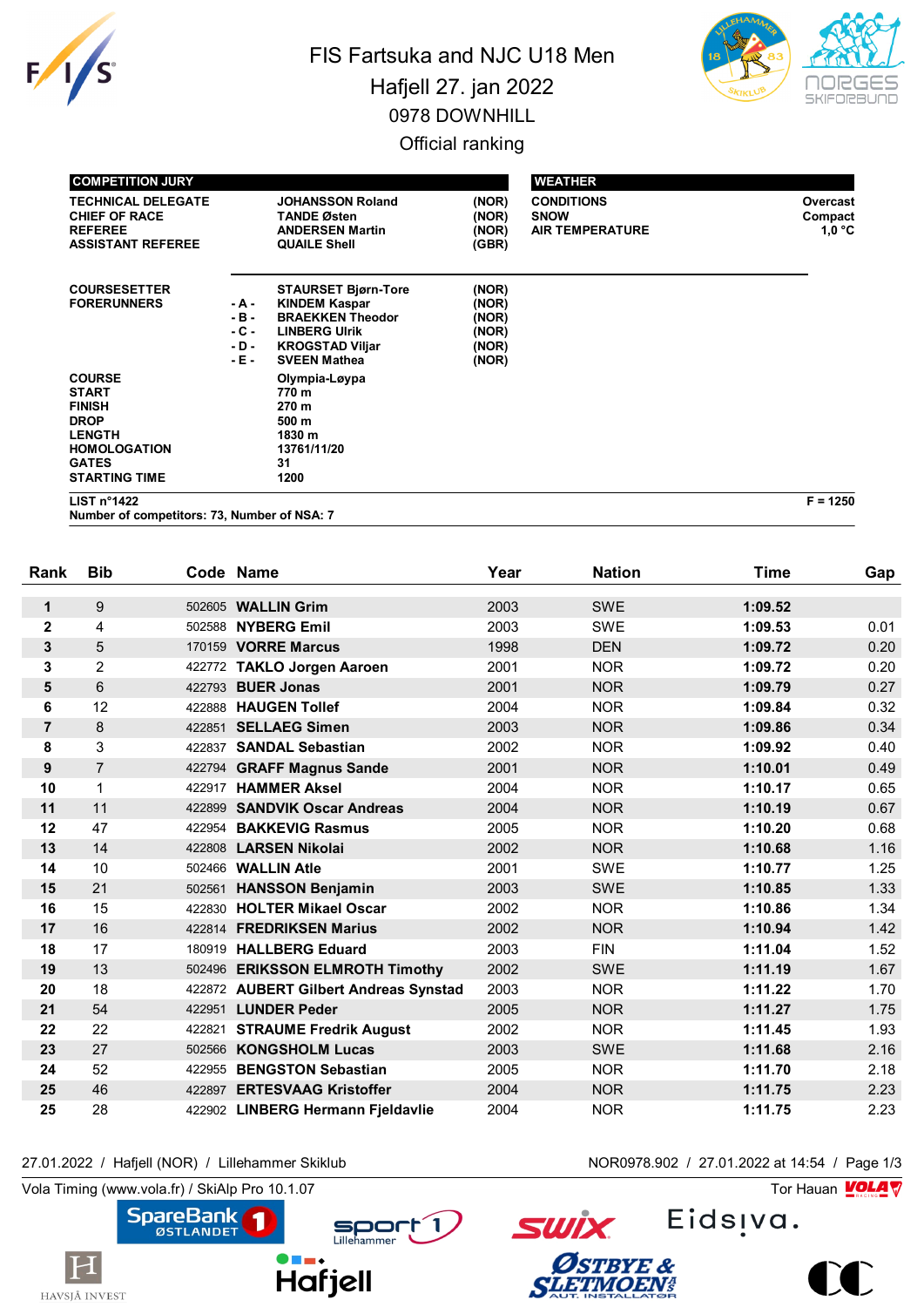

### FIS Fartsuka and NJC U18 Men Hafjell 27. jan 2022 0978 DOWNHILL Official ranking



| Rank              | <b>Bib</b> | Code Name                           | Year | <b>Nation</b> | <b>Time</b> | Gap  |
|-------------------|------------|-------------------------------------|------|---------------|-------------|------|
| 27                | 20         | 6533336 FLANDERS Erik               | 2003 | <b>USA</b>    | 1:11.80     | 2.28 |
| 28                | 19         | 422916 AUREN Nicholas               | 2004 | <b>NOR</b>    | 1:11.85     | 2.33 |
| 29                | 50         | 422963 FOSSEIDBRAATEN Joakim        | 2005 | <b>NOR</b>    | 1:11.86     | 2.34 |
| 30                | 39         | 422843 ROESJORDE Noah Sjoevik       | 2003 | <b>NOR</b>    | 1:12.07     | 2.55 |
| 31                | 64         | 422943 HAGEN Casper Bakke           | 2005 | <b>NOR</b>    | 1:12.16     | 2.64 |
| 31                | 25         | 502639 LIND Lucas                   | 2004 | <b>SWE</b>    | 1:12.16     | 2.64 |
| 33                | 73         | 422958 OESTROEM Hjalmar Christoffer | 2005 | <b>NOR</b>    | 1:12.20     | 2.68 |
| 34                | 36         | 422856 STROEM-HANSEN Aksel Marinius | 2003 | <b>NOR</b>    | 1:12.22     | 2.70 |
| 35                | 29         | 502655 SVELANDER Simon              | 2004 | <b>SWE</b>    | 1:12.32     | 2.80 |
| 35                | 26         | 422876 JOHANSEN Daniel              | 2003 | <b>NOR</b>    | 1:12.32     | 2.80 |
| 37                | 71         | 422878 OLSEN Oliver                 | 2003 | <b>NOR</b>    | 1:12.43     | 2.91 |
| 38                | 33         | 422882 SAETERLI Oliver Thorsby      | 2004 | <b>NOR</b>    | 1:12.48     | 2.96 |
| 39                | 30         | 422898 RAAHOLT BJERKNES Elias       | 2004 | <b>NOR</b>    | 1:12.55     | 3.03 |
| 39                | 24         | 502649 MALKER Filip                 | 2004 | <b>SWE</b>    | 1:12.55     | 3.03 |
| 41                | 61         | 203232 BURDA Nico                   | 2005 | <b>GER</b>    | 1:12.68     | 3.16 |
| 42                | 63         | 502695 MIKELSSON Olle               | 2005 | <b>SWE</b>    | 1:12.72     | 3.20 |
| 43                | 34         | 502526 <b>BORG Arvid</b>            | 2002 | <b>SWE</b>    | 1:12.78     | 3.26 |
| 44                | 49         | 422950 HAGAN Sebastian              | 2005 | <b>NOR</b>    | 1:12.81     | 3.29 |
| 45                | 35         | 422904 ASPAAS Sander                | 2004 | <b>NOR</b>    | 1:13.13     | 3.61 |
| 46                | 58         | 422932 VIK Elias                    | 2005 | <b>NOR</b>    | 1:13.23     | 3.71 |
| 47                | 32         | 422884 KIRKEBOEEN Eilev             | 2004 | <b>NOR</b>    | 1:13.44     | 3.92 |
| 48                | 44         | 422944 JOHANSEN Fredrik Unhjem      | 2005 | <b>NOR</b>    | 1:13.60     | 4.08 |
| 49                | 57         | 422966 GIAEVER Amund                | 2005 | <b>NOR</b>    | 1:13.91     | 4.39 |
| 50                | 31         | 422850 BUGGE Andreas Haugdal        | 2003 | <b>NOR</b>    | 1:13.96     | 4.44 |
| 51                | 40         | 422907 MEUSBURGER Peter             | 2004 | <b>NOR</b>    | 1:14.04     | 4.52 |
| 52                | 59         | 390052 MAGI Laur                    | 2004 | <b>EST</b>    | 1:14.11     | 4.59 |
| 53                | 51         | 422946 WEBB William Carlson         | 2005 | <b>NOR</b>    | 1:14.28     | 4.76 |
| 54                | 48         | 422940 NYGAARD Marcus Bordvik       | 2005 | <b>NOR</b>    | 1:14.29     | 4.77 |
| 55                | 66         | 422923 ROEISE Marius                | 2004 | <b>NOR</b>    | 1:14.42     | 4.90 |
| 56                | 60         | 422945 LANGFELDT Anders             | 2005 | <b>NOR</b>    | 1:14.52     | 5.00 |
| 57                | 70         | 422937 TAKLO Haavard Aaroen         | 2005 | <b>NOR</b>    | 1:14.54     | 5.02 |
| 58                | 56         | 422938 SANNES Birk Barlaug          | 2005 | <b>NOR</b>    | 1:14.65     | 5.13 |
| 59                | 37         | 502607 OLSSON Gustav                | 2003 | <b>SWE</b>    | 1:14.67     | 5.15 |
| 60                | 41         | 422886 ANDERSEN Sondre Skaret       | 2004 | <b>NOR</b>    | 1:15.20     | 5.68 |
| 61                | 65         | 502628 SJOESTRAND Maans             | 2004 | SWE           | 1:15.32     | 5.80 |
| 62                | 67         | 422935 SOERENSEN Jarl Emil          | 2005 | <b>NOR</b>    | 1:15.35     | 5.83 |
| 63                | 45         | 502705 SVENSSON Axel                | 2005 | SWE           | 1:15.60     | 6.08 |
| 64                | 69         | 422961 SCHEI Viktor Haakaas         | 2005 | <b>NOR</b>    | 1:16.14     | 6.62 |
| 65                | 38         | 422908 BERGLUND Herman              | 2004 | <b>NOR</b>    | 1:16.15     | 6.63 |
| 66                | 53         | 422942 ERICSSON Konrad Bang         | 2005 | <b>NOR</b>    | 1:16.18     | 6.66 |
| 67                | 72         | 422928 NORD Henrik                  | 2005 | <b>NOR</b>    | 1:16.19     | 6.67 |
| 68                | 55         | 422934 SANDE Ola                    | 2005 | <b>NOR</b>    | 1:16.87     | 7.35 |
| 69                | 42         | 422880 KRISTIANSEN Ansgar           | 2003 | <b>NOR</b>    | 1:17.01     | 7.49 |
| 70                | 62         | 422960 GISKE Andreas                | 2005 | <b>NOR</b>    | 1:18.30     | 8.78 |
| Did Not Start (1) |            |                                     |      |               |             |      |

23 422869 **KRISTOFFERSEN Marius** 2003 NOR

#### 27.01.2022 / Hafjell (NOR) / Lillehammer Skiklub NOR0978.902 / 27.01.2022 at 14:54 / Page 2/3

**SpareBank** 

Vola Timing (www.vola.fr) / SkiAlp Pro 10.1.07 Tor Hauan  $\sqrt{\frac{1}{2}}$ 

 $\vert \mathrm{H} \vert$ 

HAVSJÅ INVEST



Eids<sub>!va.</sub>



**SWİX**